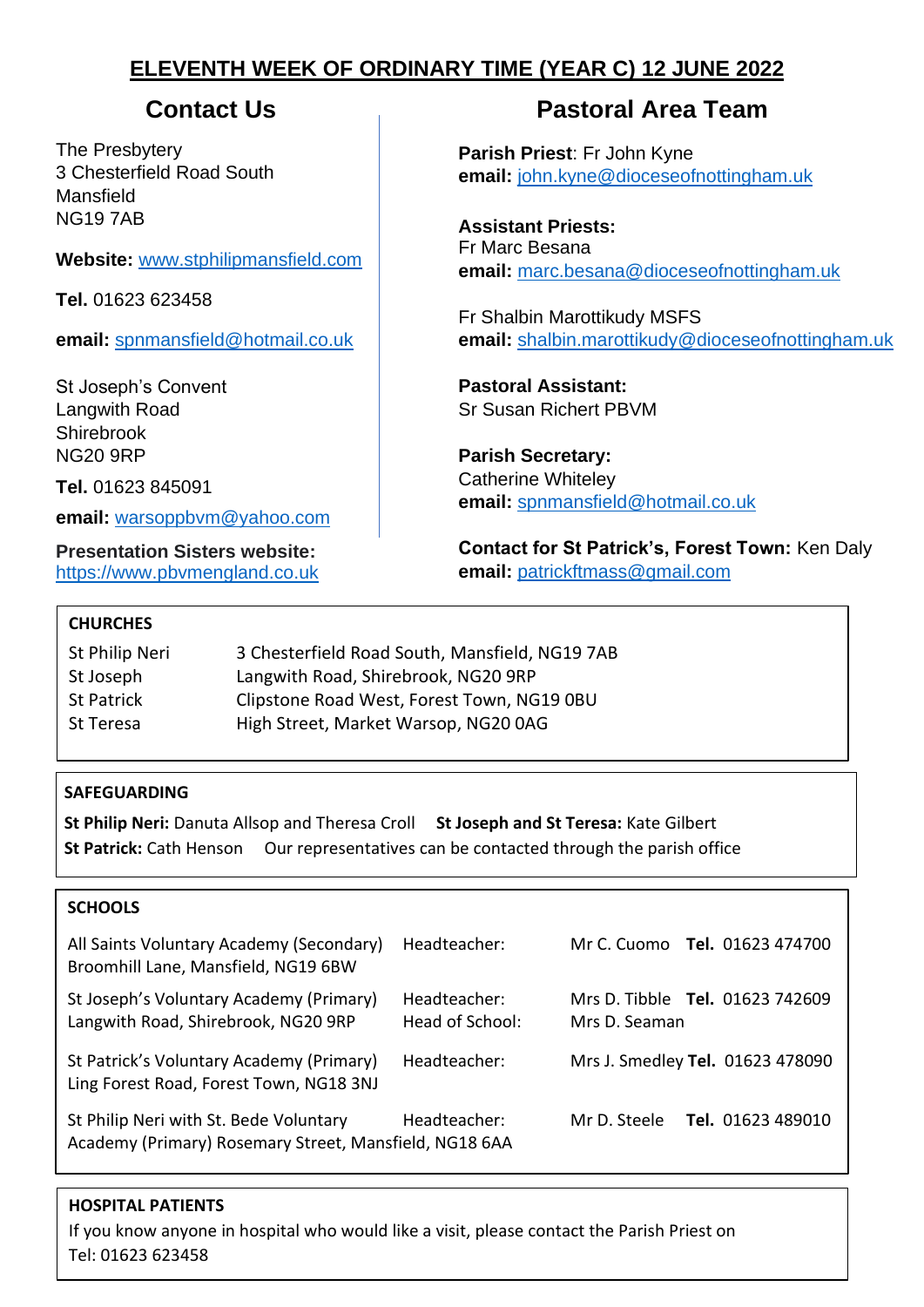#### **PRAYERS**

**Those who have died recently**, especially, **Joan Serwicki,** whose funeral service will take place at Mansfield Crematorium on Wednesday 15 June at 1.15pm. **Stanislawa Krystyna Siewierski** whose funeral Mass will take place at St Philip Neri on Tuesday 21 June at 11.00am. Please remember Joan, Stanislawa and their families in your prayers.

**Holy Father's Prayer Intentions June 2022:** We pray for Christian families around the world; may they embody and experience unconditional love and advance in holiness in their daily lives.

### **CAFOD Prayer for Ukraine**

Loving God, we pray for the people of Ukraine, for all those suffering or afraid, that you will be close to them and protect them. We pray for world leaders, for compassion, strength and wisdom to guide their choices. We pray for the world that in this moment of crisis, we may reach out in solidarity to our brothers and sisters in need. May we walk in your ways so that peace and justice become a reality for the people of Ukraine and for all the world. Amen

|                                                                                                                               | <b>CONFESSIONS</b>                       |
|-------------------------------------------------------------------------------------------------------------------------------|------------------------------------------|
| St Joseph, Fridays $9.30$ am $-10.00$ am<br>St Philip Neri, Saturdays 10.30am - 11.30am St Teresa, Thursdays 10.30am -11.00am | St Patrick, Wednesdays after 9.15am Mass |

**GENERAL NOTICES**

**Lifting of Restrictions:** With the further lifting of restrictions, regarding attendance at Mass, we ask that you continue to be sensitive to the needs of those around you. The wearing of a face covering is optional and hand sanitiser is available for use on entering and leaving church. **From 11th June greeters will resume taking the collection during the Offertory of the Mass. Any second collections will be taken just before the end of Mass.**

**How to Donate to the Parish - Supporting the Church financially:** We have seen a significant reduction on the Parish finances and are encouraging people to pay their weekly collection and if applicable Gift Aid contributions by direct debit, standing order or through online banking.

Bank donations are an effective way of gifting; they reduce the need for a weekly envelope and this saves money. Please do consider paying your weekly collection by direct debit, standing order or through online banking if you do not already do so. If you bank online, you can round up whatever you pay weekly into a monthly figure or make a one off payment. You can set up Direct Debit or Standing Orders through online banking using the bank details below:

#### **St Philip Neri Mansfield RCP Sort Code: 30-95-43 Account No. 00091903 St Joseph Shirebrook RCP Sort Code: 30-95-43 Account No. 00123600 - Including St Joseph, Shirebrook, St Teresa, Warsop and St Bernadette, Bolsover. Forest Town RC Parish (St Patrick) Sort Code: 30-95-43 Account No. 0050891**

**Gift Aid:** If you are a UK tax payer, please consider gift aiding your collection. Donating through Gift Aid means our parish can claim an extra 25p for every £1 you give. It will not cost you any extra. Link for forms as follows: Support your Parishes – [Catholic Mansfield \(stphilipmansfield.com\)](http://www.stphilipmansfield.com/support-the-parishes/) Click the link above and select St Philip Neri or St Joseph to fill in the relevant form. Once complete either by email [spnmansfield@hotmail.co.uk,](mailto:spnmansfield@hotmail.co.uk) bring to church or post to the parish office. If you do not currently Gift Aid and would like to, please click on the link above or contact the Parish Secretary on 01623 623 458 or [spnmansfield@hotmail.co.uk](mailto:spnmansfield@hotmail.co.uk)

**UPDATE - Journey towards one parish….** You may be aware that there has been a good deal of consultation happening in the Diocese with regard to the need to look at the number of priests and the number of Churches. The Sherwood deanery has already had some changes with regards to parishes losing their resident priest. The Deanery meeting in Newark on the 19 February, made it clear that parishes will have to amalgamate. On Thursday 5 May there was an initial meeting in St Philip Neri Church Hall of the PPC's of St Philip Neri and St Patrick's and the Core groups of St Joseph's and St Teresa's. The purpose of this meeting was to start exploring what we need to do to fulfil the request of the Diocese to amalgamate the communities in the Mansfield Pastoral Area into one parish. We will keep you informed of progress and any changes that will need to be made further to those we have already experienced. On Tuesday 24 May at 7pm at St Philip Neri Hall, we hosted a Deanery wide meeting with the Vicar General Canon Jarosz to further discuss the changes and consider what areas we need to look at to bring our parish together and at the same time, be missionary and reach out.

**The Interdiocesan Pilgrimage to Padley**: In honour of Blessed Robert Ludlam and Blessed Nicholas Garlick, will be celebrated on Sunday 10 July, meeting at 3.00pm in Grindleford (S32 2JA). Bishop John Arnold, of Salford, will preach – and all are very welcome. Please see the poster for more details at the back of church.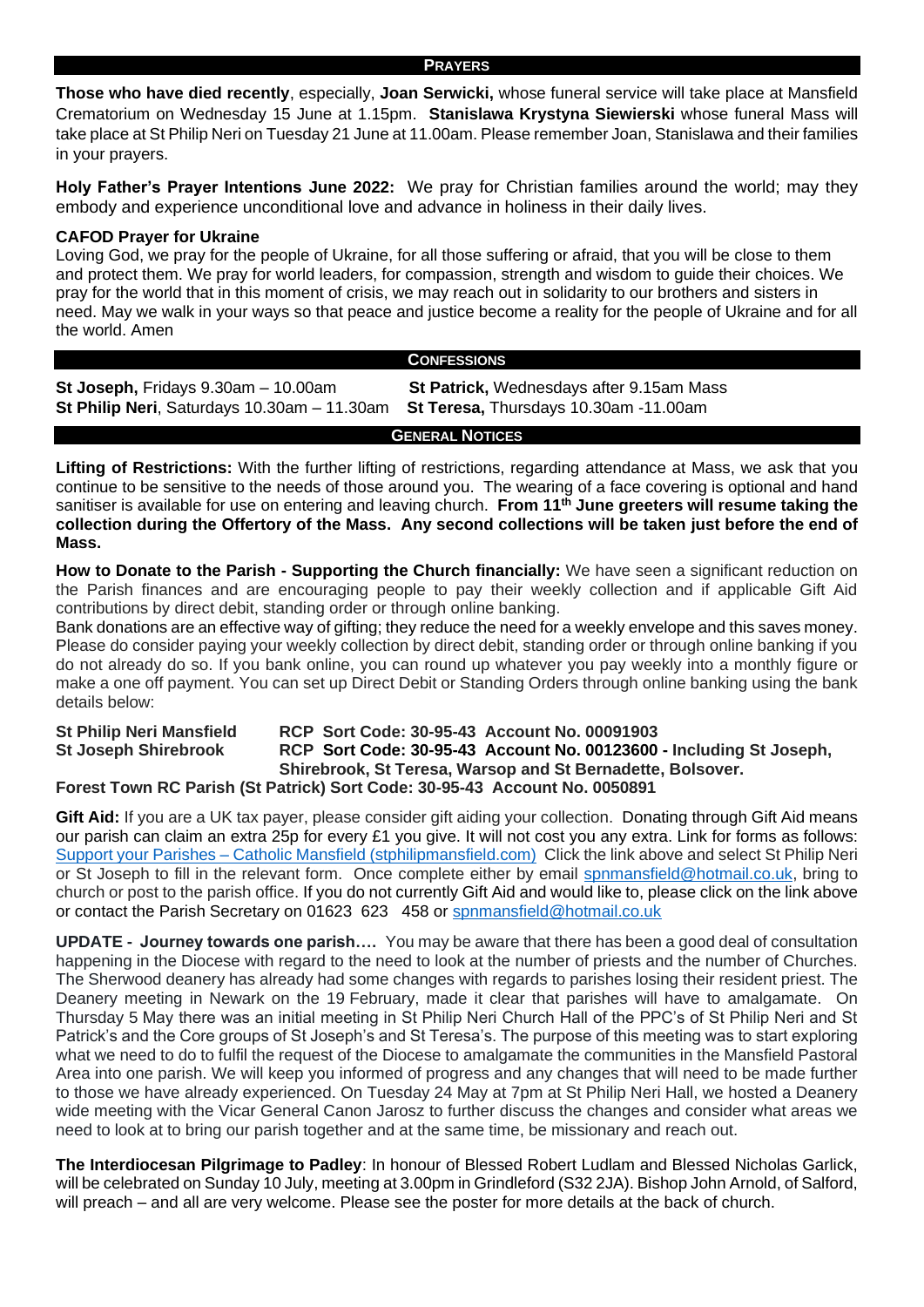**World Meeting of Families**: Events for Families this June to celebrate the World Meeting of Families the diocese has organised: a talk on Tuesday 21 June at 8pm: 'Parenting as a Way to Sainthood: What We Can Learn from Ss Louis and Zelie Martin'; exploring the lives St Therese of Lisieux's parents and how we grow in faith as a family; a second talk on Thursday 23 June at 8pm 'Evangelising your Children'; looking at how to pass the faith on to your children; thirdly on Saturday 25 June at 4pm there will be a Diocesan Mass for Families followed by BBQ and Social Gathering at Our Lady of Lincoln Church, Lincoln. To register for any of the three events visit [www.dioceseofnottingham.uk/events.](http://www.dioceseofnottingham.uk/events)

**Hidden Treasure**: Catholic Churches in England and Wales The Friends of Nottingham Cathedral invite everyone to their inaugural Summer Lecture on Thursday 30 June at 7pm, in the Cathedral, and given by Sophie Andreae, architectural historian. It will explore Catholic architecture from around the country, with particular attention to our Cathedral, St Mary's, Derby; Good Shepherd, Woodthorpe; and All Saints, Hassop. Tickets (£10, including a glass of wine) can be purchased at friendsofnottinghamcathedral.eventbrite.co.uk All proceeds to the work of The Friends.

**Vacancy - Bishop's Personal Assistant:** An exciting opportunity has arisen to support the work of Bishop Patrick as the Bishop's Personal Assistant. This role would suit someone with experience as a Senior Personal Assistant or Executive Assistant in a substantial complex organisation, who is willing and able enthusiastically to support the mission of the Catholic Church and with knowledge of its organisation and functions. For more information and an application pack email [office@dioceseofnottingham.uk](mailto:office@dioceseofnottingham.uk) The deadline for applications is Monday 4 July.

**Talking Philosophy: a Carmelite Perspective** – Reading & Discussion Zoom Group Open to All meets on Wednesday 6 July, at 8.00pm until 10.00pm. More information at the back of church.

**Foundation Governor Required at St Philip Neri with St Bede Catholic Voluntary Academy:** If you are a practising Catholic and interested in helping your community then this is for you! A virtual information session about being a foundation governor for our Catholic school is taking place on **Wednesday 22 June** from 7.00pm – 8.30pm. Please see the poster at the back of church. To reserve your place please contact: Julie Sweeney at the Diocesan Education Service [\(julie.sweeney@nottingham-des.org.uk\)](mailto:julie.sweeney@nottingham-des.org.uk).

## **SECOND COLLECTIONS**

20 June 2021 – Day For Life 27 June 2021 – Peter's Pence

#### **ST BERNADETTE'S COMMUNITY**

**Next Mass:** At St Mary and St Laurence will be celebrated on Friday 1 July at 10.00am.

**ST JOSEPH**

**Congratulations** to our young people in St Joseph's Parish who have made their First Holy Communion on Saturday 11<sup>th</sup> June.

**For Ukraine and Poland -** We are collecting supplies for Ukraine and Poland. Empty lorries returning to Poland are taking the goods.... Please leave items at the rear of St Joseph's church. ESPECIALLY needed are tinned and dried foods/sleeping bags/mats.

#### **ST PHILIP NERI**

**Ladies Recollection:** On Thursday 23 June at 4.00pm. All are Welcome.

**Afternoon Tea:** It was lovely to see the community gathered together last Wednesday to celebrate Her Majesty the Queen's Platinum Jubilee. Many thanks to Mary Smith and her team for organising this event which raised £100.00 for church funds.

**Repository:** We have a selection of First Holy Communion cards now on sale. For more information, please contact the parish office on tel: 01623 623458.

**Wednesday Drop In:** Every Wednesday after 12.10pm Mass.

**Summer Fayre Saturday 16 July 11.00am to 3.00pm -** Would you please donate the following items for the various stalls. Unwanted or unused gifts for the tombola, bottles, jewellery, cosmetic, books, CDs, new toys for children tombola and toys, bric-a-brac, bedding plants and gardening items, handbags, homemade jams and preserves. We also require cakes, ham, cheese, cobs and butter. Items can be left at the back of the church but perishable goods to be brought in nearer the time and items to be marked for the attention of the Summer Fayre. Good raffle prizes or money donations would be appreciated. **Raffle ticket books will be available from this weekend (£2.50 per book).** Many thanks Mary Smith.

### **ST TERESA**

**Tea and Coffee**: Will be served in the hall after Sunday Mass.